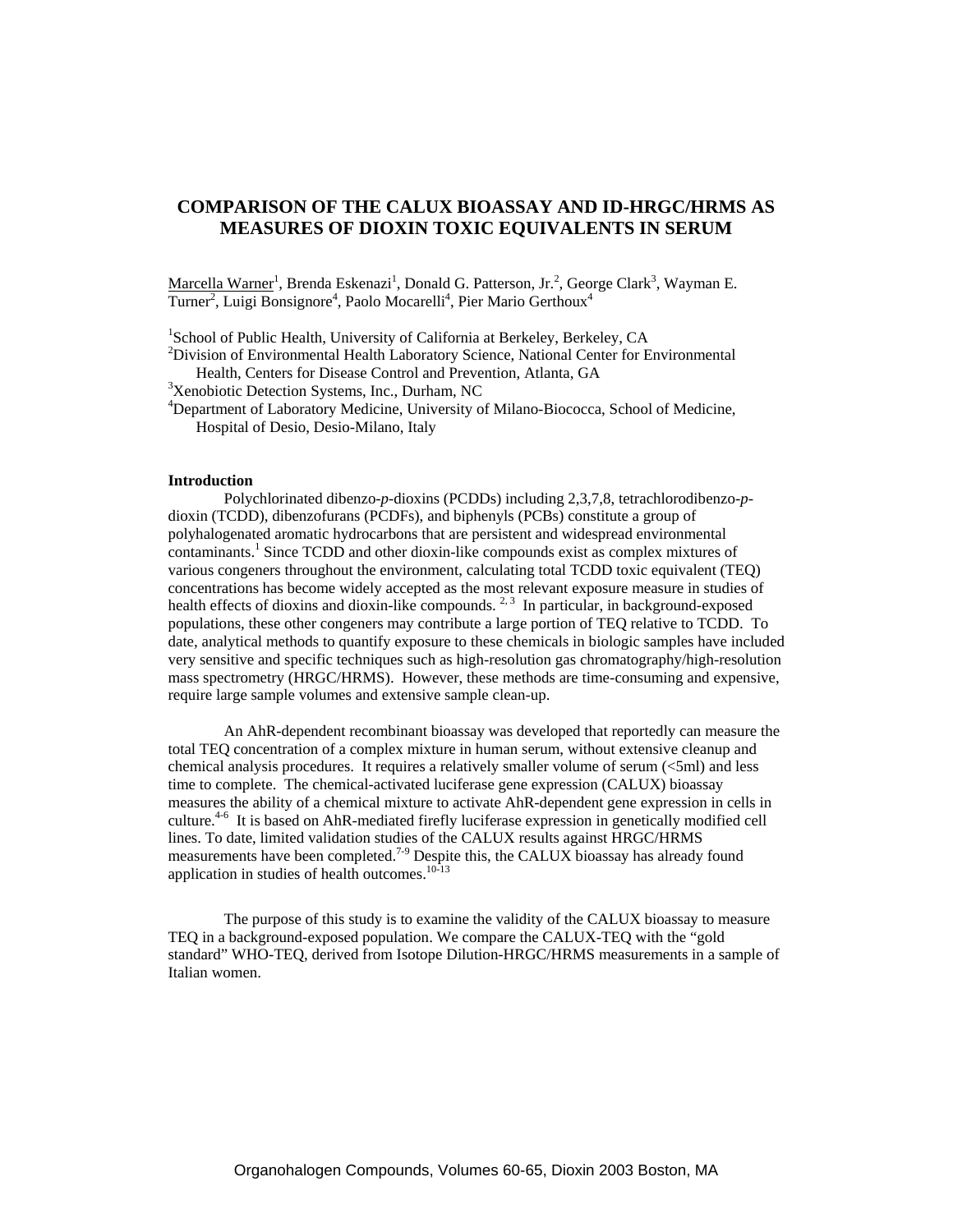### **Methods and Materials**

**Study Population** Study participants included women who participated in an endometriosis case-control study at Desio Hospital, Italy, about 25 kilometers north of Milan.<sup>14</sup> To be eligible, a woman had to be 20 to 50 years old, and scheduled to undergo laparoscopy for pelvic pain, infertility, tubal ligation, or adnexal/uterine mass at the Hospital of Desio, between July 1998 and December 1999. As part of the study, women were interviewed by trained nurseinterviewers and asked about sociodemographic information, personal habits, and reproductive history. A total of 78 women agreed to provide a 70-mL blood sample.

**HRGC/HRMS Chemical Analysis** Informed consent was obtained and serum samples were aliquoted and stored at -20°C at Hospital of Desio. For each woman, a 15-mL serum sample was sent to the U.S. Centers for Disease Control and Prevention (CDC) for analysis of PCDDs, PCDFs, and PCBs by high-resolution mass spectrometry methods.<sup>15</sup> Serum samples were analyzed for the 17 PCDD and PCDF toxic congeners and coplanar PCBs (PCB 77, 81, 126, 169). In addition, 36 PCBs were measured including the mono-*ortho* PCBs (PCB 105, 118, 156, 157, 167). Serum total lipids were calculated using an enzymatic 'summation' method. 16 Values were reported on a lipid-weight basis in parts per trillion (ppt) or parts per billion (ppb). To aid in the statistical analysis of data from truncated frequency distributions, quantifiable results less than the respective method detection limits were reported when observed for individual analytes. For individual analyte data with non-detectable values, a value equal to one-half the detection limit was assigned. $<sup>1</sup>$ </sup>

International toxicity equivalents were calculated separately for PCDDs (PCDD-TEQ), PCDFs (PCDF-TEQ), coplanar PCBs (cPCB-TEQ), mono-*ortho* PCBs (oPCB-TEQ) and Total TEQ, using the TEF scheme of the WHO. $^{2}$  Non-detectable data were excluded, however, from TEQ calculations.

**CALUX bioassay** Based on the distribution of Total TEQ data derived from the HRGC/HRMS data for the 78 women, we selected a total of 32 serum samples (4mL) to be sent in 2 shipments to Xenobiotic Detection System, Inc (Durham, North Carolina) for CALUX bioassay analysis. We randomly selected eight samples per quartile of HRGC/HRMS-derived Total TEQ. Those responsible for the CALUX bioassay were blind to the HRGC/HRMS chemical analysis results.

**Statistical Analysis** Statistical analysis was performed using STATA 7.0.<sup>18</sup> The distributions of individual PCDD, PCDF, and PCB congener data, as well as TEQ data, were initially examined graphically and with standard descriptive statistics. Analysis of variance was used to examine the relation of TEQ levels with covariates. Because these data were not normally distributed, the relationship between PCDD-TEQ, PCDF-TEQ, PCB-TEQ, Total TEQ, and CALUX-TEQ was examined by nonparametric correlation analysis.

## **Results and Discussion**

The total TEQ for this study population of women in Northern Italy averaged 25.3 ppt, lipid-adjusted (range: 0 - 88.3), comparable to other parts of Europe. TCDD was detected in 19 percent of the 73 samples with a median of 1.6 ppt, lipid-adjusted (range: 0.7 - 18.9). The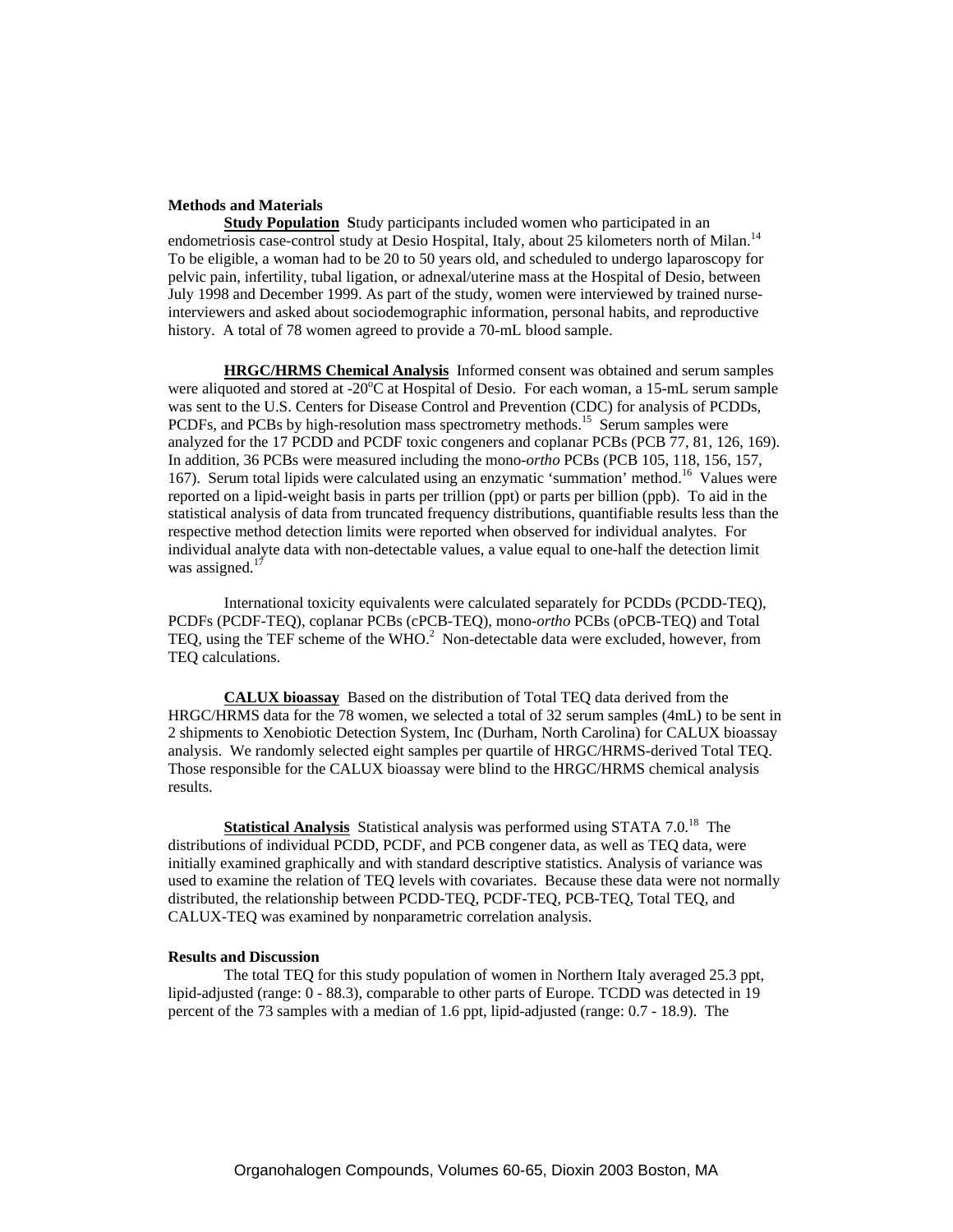CALUX TEQ for the 16 women completed thus far averaged 11.0 ppt, lipid-adjusted (range: 0 - 61.8). We will present the results of correlation analysis between CALUX-TEQ and measures of TEQ, derived from HRGC/HRMS data in this sample of Italian women with background exposure to dioxin and dioxin-like compounds.

#### **Acknowledgements**

We gratefully acknowledge Stefania Casalini, Ph.D. for coordinating data collection at Hospital of Desio. We would especially like to thank the women who participated in this study. This study was supported by Grant Numbers R01 ES07171 and F06 TW02075-01 from the National Institutes of Health, R82471 from the U.S. Environmental Protection Agency, EA-M1977 from the Endometriosis Association, P30 ES01896 from the National Institute of Environmental Health Sciences, and #2896 from Regione Lombardia and Fondazione Lombardia Ambiente, Milan, Italy.

## **References**

- 1. Zook, D. and Rappe, C.; (1994) in Dioxins and Health, (Schecter, A., ed.), Plenum Press.
- 2. Van den Berg, M., Birnbaum, L., Bosveld, A.T.C., Brunstrom, B., Cook, P., Feeley, M., Giesy, J.P., Hanberg, A., Hasegawa, R., Kennedy, S.W., Kubiak, T., Larsen, J.C., van Leeuwen, F.X., Liem, A.K., Nolt, C., Peterson, R.E., Poellinger, L., Safe, S., Schrenk, D., Tillitt, D., Tysklind, M., Younes, M., Waern, F. and Zacharewski, T.; (1998) Environ Health Perspect. 106, 775-92.
- 3. Farland, W.H., Schaum, J., Winters, D., Lorber, M., Cleverly, D., Rodan, B., Tuxen, L., DeVito, M.J. and Birnbaum, L.S.; (2000) Organohalogen Compounds. 48, 248-51.
- 4. Garrison, P.M., Tullis, K., Aarts, J., Brouwer, A., Giesy, J.P. and Denison, M.S.; (1996) Fundam Appl Toxicol. 30, 194-203.
- 5. Aarts, J., Cenjin, P., Blankvoort, B., Murk, A., Bovee, T., Traag, W., Hoogenboom, L., Patandin, S., Weisglas-Kuperus, N., Sauer, P. and Desnioson, M.; (1996) Organohalogen Compounds. 27, 285-90.
- 6. Denison, M.S., Rogers, W., Fair, M., Ziccardi, M., Clark, G., Murk, A. and Brouwer, A.; (1996) Organohalogen Compounds. 27, 280-4.
- 7. Pauwels, A., Cenijn, P., Schepens, P. and Brouwer, A.; (2000) Environ Health Perspect. 108, 553-7.
- 8. Koppen, G., Covaci, A., Van Cleuvenbergen, R., Schepens, P., Winneke, G., Nelen, V. and Schoeters, G.; (2001) Toxicol Lett. 123, 59-67.
- 9. Kuyama, F., Hamamatsu, A., Sagisaka, K., Brown, D., Clark, G. and Suzuki, T.; (2001) CALUX assay is applicable to human epidemiological studies. in: Dioxin 2001 (Conference Proceedings).
- 10. Den Hond, E., Roels, H.A., Hoppenbrouwers, K., Nawrot, T., Thijs, L., Vandermeulen, C., Winneke, G., Vanderschueren, D. and Staessen, J.A.; (2002) Environ Health Perspect. 110, 771-6.
- 11. Van Den Heuvel, R.L., Koppen, G., Staessen, J.A., Hond, E.D., Verheyen, G., Nawrot, T.S., Roels, H.A., Vlietinck, R. and Schoeters, G.E.; (2002) Environ Health Perspect. 110, 595-600.
- 12. Nawrot, T.S., Staessen, J.A., Den Hond, E.M., Koppen, G., Schoeters, G., Fagard, R., Thijs, L., Winneke, G. and Roels, H.A.; (2002) Environ Health Perspect. 110, 583-9.